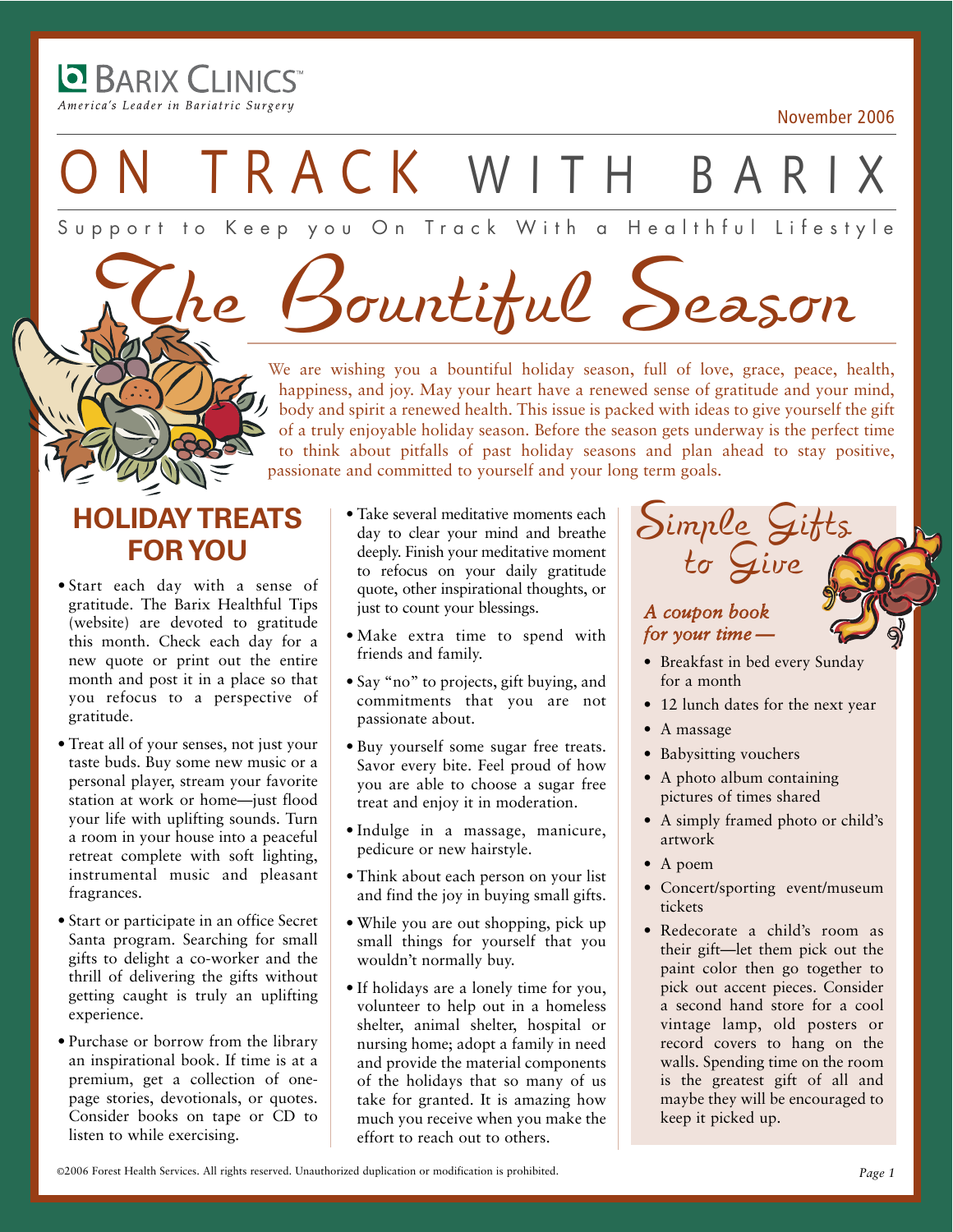

Watch the calories: make use<br>
of the wide variety of<br>
reduced-fat dairy products<br>
available, such as nonfat sour cream, of the wide variety of reduced-fat dairy products whipped cream and whipped cream cheese.

*Fluids:* Stay hydrated. You are more likely to drink dehydrating beverages such as alcohol, coffee, tea and sodas. Dehydration can cause you to feel hungry so try to drink at least 6–8 cups of water a day.

*Meal Times:* Don't skip meals; the resulting hunger and low blood sugar can lead to overeating. Don't pass up favorite foods or deprive yourself completely; moderate consumption is the key. Plan meals by keeping in mind the demands you'll have on your schedule that day. Don't skip meals before big holiday meals-keep to your routine by eating three small meals and three snacks. After dinner, go for a long walk!

*Set Up Your Environment for Success:* Don't tempt yourself by keeping trigger foods or comfort foods around the house—increasing the likelihood that you will make poor choices or overeat. If you are staying with family or friends, ask them if you can have a space in the refrigerator and keep foods on hand to snack on like lean deli meats, cottage cheese, nonfat cheese sticks, etc. Have a small snack before you go to a party or holiday dinner. In situations that have been difficult previously, make a plan of action ahead of time—think about what you will eat, how much you will eat, and what you will do if tempted to make poor food choices.

*Celebrations:* Before you leave home, eat something light or drink a protein shake. When you attend holiday festivities, don't station yourself near the buffet table. Make a clear-cut decision to distance yourself from all goodies. Alcoholic beverages pack on the calories so if you're drinking alcohol, stick to light beer or a champagne spritzer. To satisfy your sweet tooth, find sugar free alternatives. If you are at the mercy of the dinner host, eat modest amounts of the foods offered and fill up on foods with more fiber and fewer calories. Make a small plate and skip the seconds. Be selective at the buffet table and take small samples of other high-calorie foods since most of the time we just want a taste. Take a favorite low fat, no added sugar dish to holiday parties. Focus on the conversations, not the food.

*Emotional Health:* If you find yourself feeling blue, soothe your spirit with a massage, manicure, pedicure, or facial— not food. Enjoy the season, not only the food! Take a meditative moment at least once a day (once an hour works even better) to breathe deeply and clear your mind of all the clutter. Enjoy friends and family. Share laughter, cheer.<br>Celebrate and give thanks. Celebrate and give thanks. Remember what the season is all about.

*Shopping:* When you shop, eat before you leave home so you won't resort to cookie breaks. Take easy to carry snacks with you such as protein bars, turkey jerky, soy nuts or HandiSnacks® cheese and cracker packs. Many restaurants offer low fat milk if you get in a pinch.

*Keep it in perspective:* Just because it is the holiday season doesn't mean you should give yourself the license to eat everything that passes by. Factor in the little extras into your daily intake.

*Exercise:* Try to exercise or get some physical activity daily. Besides increasing metabolic rate, exercise can reduce depression and anxiety,

which are more commonly experienced during the holiday season. Center entertainment on activities like carol singing, ice skating, roller-skating, swimming, sledding, cutting down your own Christmas tree, making snowmen, having a snowball fight, cross country skiing, bowling, whirly ball or other activities that keep you moving and aren't centered on food. Busy schedules can bump you off your routine, but try to keep as close to your typical schedule as possible.

*Miscellaneous:* Use the 1–10 rating system during holiday meals. Rate each food that is passed on a 1–10 scale – 1, not appealing – 10, WOW, my favorite! *Eat only 9's and 10's. Pass up the rest!* 



**C**ealizing that food will have a different role after surgery-one that is mostly limited to nourishing your body-look for new different role after surgery-one that is mostly limited to healthy ways to soothe yourself, reward yourself, and to celebrate. The Solution Program teaches skills that will help you to set limits and nourish yourself internally rather than looking for external solutions. Learning these skills will ease the impact that the abrupt change in food intake may have on your emotions. Many program options are available. You are sure to find one that fits you're your schedule. To find out more go to www.thepathway.org. It is also important to take the initiative to talk with others who have had the surgery and be sure that your expectations are realistic. A great opportunity to ask open honest questions can be found by clicking on the message board icon at www.barixclinicsstore.com/getconnected.html.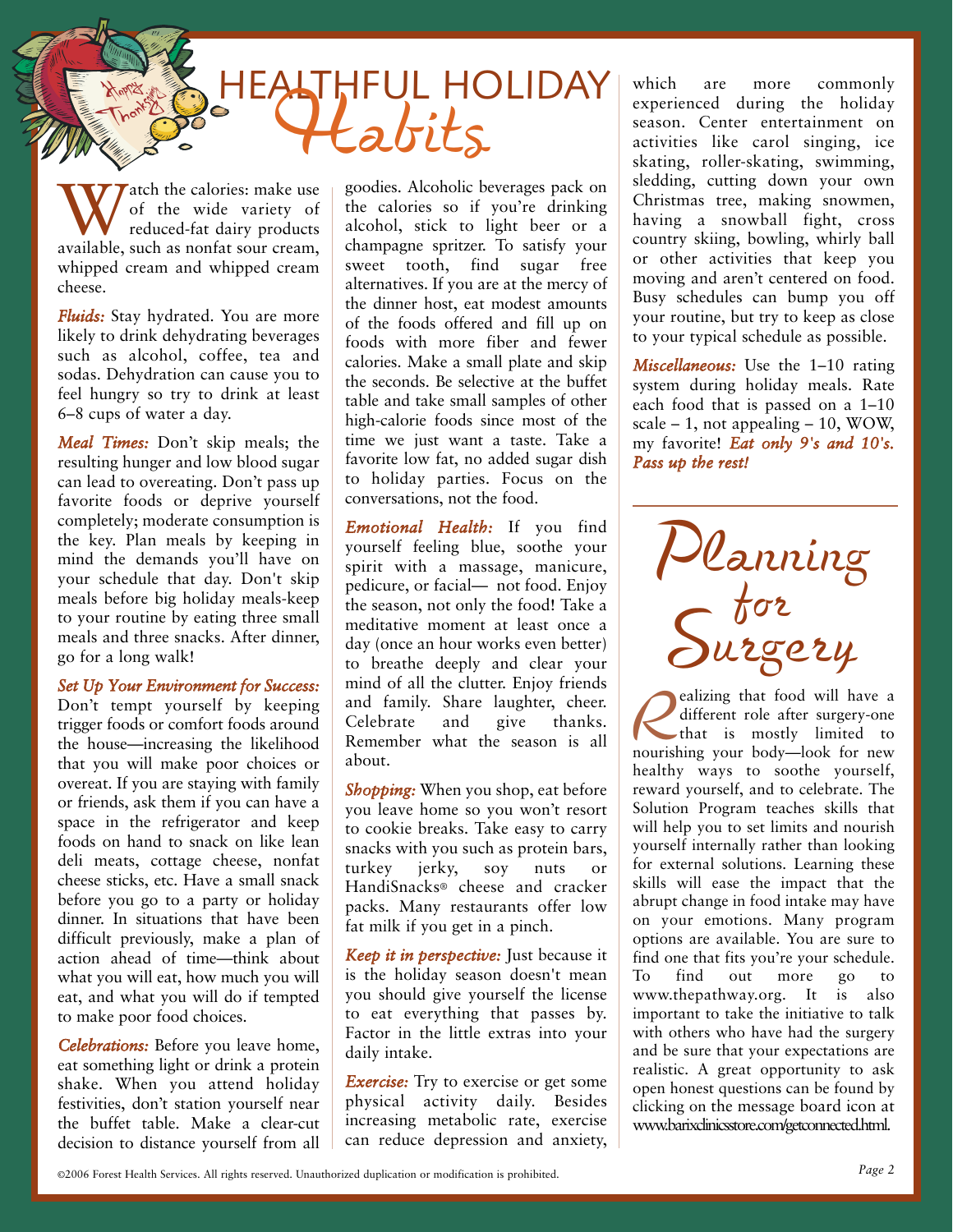

how you are feeling. What do you see and smell? Whom are you with? In the book *Unplug the Christmas Machine*, the authors find that most people's fantasies involve simple gifts, a fire, traditional food, leisurely schedules, music, time spent outdoors, and family activities. To get from fantasy to reality this year, concentrate on downplaying the gift giving aspects and concentrate on meaningful family rituals. Involve your children in the transition. Ask them to visualize their "perfect holiday" and after they mention gifts, move them to think about what else might be included. Ask them to talk about memories of past holidays. What has stuck in their memories? Do they even remember what gifts they received? Do you? Give them realistic expectations about gifts if you are planning to downshift.

Make a list of all of your holiday activities and obligations—don't censor—just list. Next think about which ones are meaningful and reflect your family's values. You may decide to tweak some, delete others or add a new one or two. Many people find that the most treasured activities involve family and friends, faith, nature, charity, and music or arts. Here are some traditions that help to make the "perfect holiday" for families. There may be some that you would like to try especially if this is the year that you are determined to transition from frenzied to simplified.

Create the Holiday

- Schedule extra time off from work if possible during the holidays to avoid the rush and to spend extra time with friends and family.
- Talk with extended families about downsizing gift exchanges. You may want to consider limiting the dollar amount, drawing names or substituting an outing in place of gifts. If there has been a big emphasis on gifts, it may take several years and several downward shifts to truly simplify.
- Drive around and look at Christmas lights with a thermos of hot apple cider.
- Celebrate with casual potluck meals instead of elaborate dinners and parties.
- Spread gatherings out. Meet with one side of the family the week of Christmas and the next one the week of New Years. Celebrate with co-workers the first week of December or the second week of January.
- Spend time with your children baking and decorating traditional cookies and giving them to teachers, neighbors, friends and family members. You may want to add some new sugar free favorite versions.
- Draw upon faith-based rituals.
- Have an extended family sledding outing or hike.
- Volunteering and charitable donations are meaningful ways for many families to express the true meaning of the season.
- Getting together with neighbors to sing carols can bring a closeness and joy to your entire neighborhood.
- Go to holiday productions.
- Have a "white elephant" gift exchange with the entire family. Each person brings a wrapped gift. You may want to put specific rules such as, the gift should be used, or within a certain dollar amount.

Draw numbers to see in what order people will open gifts. The person drawing number 1 opens a gift. The person who drew number 2 then has a turn to choose another wrapped gift or take the first person's gift (in that case the person drawing number one would choose another wrapped gift and open it). The person who drew number three can open a wrapped gift or choose one of the opened gifts. Everyone continues until all of the gifts are unwrapped.

Claim the peaceful, reflective, grateful nature that the holidays were meant to be. Create the perfect holiday for you and your family based upon the traditions that have been passed down, the new traditions you have started and the values that are important to you.

# **RECONSTRUCTIVE SURGERY**

**To receive a free reconstructive surgery guide, call 8002820066 or send us an email at rc@barixclinics.com with your name and contact information.**

Our reconstructive surgery program is currently performed at all our centers in Michigan, Ohio, Illinois, Pennsylvania, and Arizona. Call us today for more information!

**SUBSCRIBE to On Track With Barix at:** www.barixclinicsstore.com/newsletter.html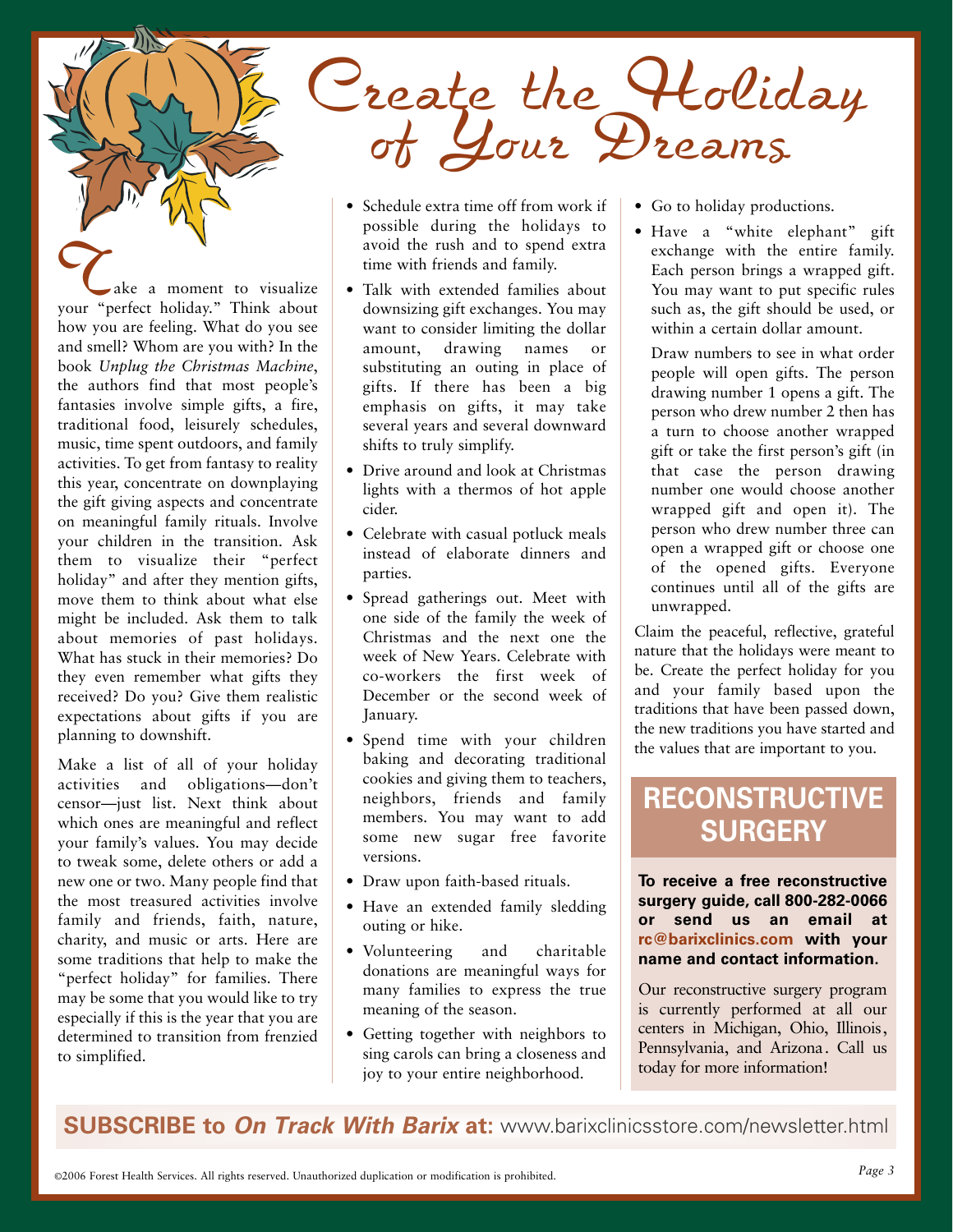

# **APPETIZERS**

Base appetizers on fresh or roasted vegetables, fruits, lean meats, breads and reduced-fat cheeses. Choose raw vegetable crudités and fresh fruit with low-calorie dressings instead of cheese spreads or high-calorie dips.

#### **STUFFING**

Bake stuffing in a covered casserole dish, rather than in the turkey where it absorbs a lot of fat. Sauté onions and celery with 1 tablespoon of butter or margarine and then use chicken or turkey broth for additional moisture.

#### **TURKEY**

Roast the turkey on a rack so the fat drips away from the bird. Eat the white meat without skin.

## **GRAVY**

Use a fat separator for the roasting pan juices and skim off all fat before making the gravy or place the dripping in the freezer for a few minutes and as the fat rises to the top, you can skim it off. Use a dry package of turkey gravy mix for added flavor and thickening.

#### **DESSERTS**

This is a great time to try out some new sugar free versions of your family's traditional favorites. Don't risk spending your holidays dumping.

### **POTATOES**

Mash the potatoes with chicken broth and canned, evaporated, skim milk. The evaporated milk has twice as much protein as regular milk and gives potatoes a delicious creamy texture. Hold the butter — no one will notice!

#### **VEGETABLES**

Use pineapple and/or orange juice thickened with cornstarch as a glaze for carrots or sweet potatoes. Try adding a pinch of pumpkin pie spice to the glaze. Sprinkle hot vegetables with dill for flavor instead of butter. Use low fat canned cream soup in the traditional green bean casserole.

"Thou that has given so much to me, Give one thing more a grateful heart;

Not thankful when it pleases me, As if Thy blessings had

spare days; But such **a** heart, whose pulse may be Thy praise."

~George Herbert~



# IT WORKED FOR ME

I found that having holiday cookies and candies in the house is too great of a temptation for me. Instead of baking at home, I take the kids to grandma's house for an afternoon of baking and decorating. Then we package up the cookies and candy for teacher's gifts. For us it's a winwin situation; we get to experience the holiday tradition of baking and the holiday tradition of giving. The best part is the remaining cookies stay at grandma's house.

~Submitted by Dani H.

This month, you could earn a \$25 GIFT CERTIFICATE for your "It Worked for Me" tips or recipes! Just submit as many recipes and "It Worked for Me" tips as you like, the most original and creative will be awarded a \$25.00 gift certificate. Include your name and contact info with your entry—make sure your recipes follow Barix nutritional guidelines. Tips must be submitted by November 31, 2006. This month, thanks to Dani H. for the tips. Please send comments, ideas, recipes, and "It Worked for Me" tips to Deb Hart, RD, LD at dhart@foresthealth.com.

REWARD

ILIRSELEI

# **OTHERS CARE,** PLEASE SHARE.

Please tell us about the lives that have changed because you shared your weight-loss story. Submit your story to http://www.barixclinicsstore.com/id190. html. What you have to say may be printed in this publication or on our website and can serve as inspiration to all.

**REQUEST A FREE BROCHURE FOR YOU** 



**OR A FRIEND at 8002820066, or www.barixinfo.com**

# **QUESTIONS? ABOUT FINANCING YOUR SURGERY…**

Call a Barix Patient Service Representative at 800-282-0066.